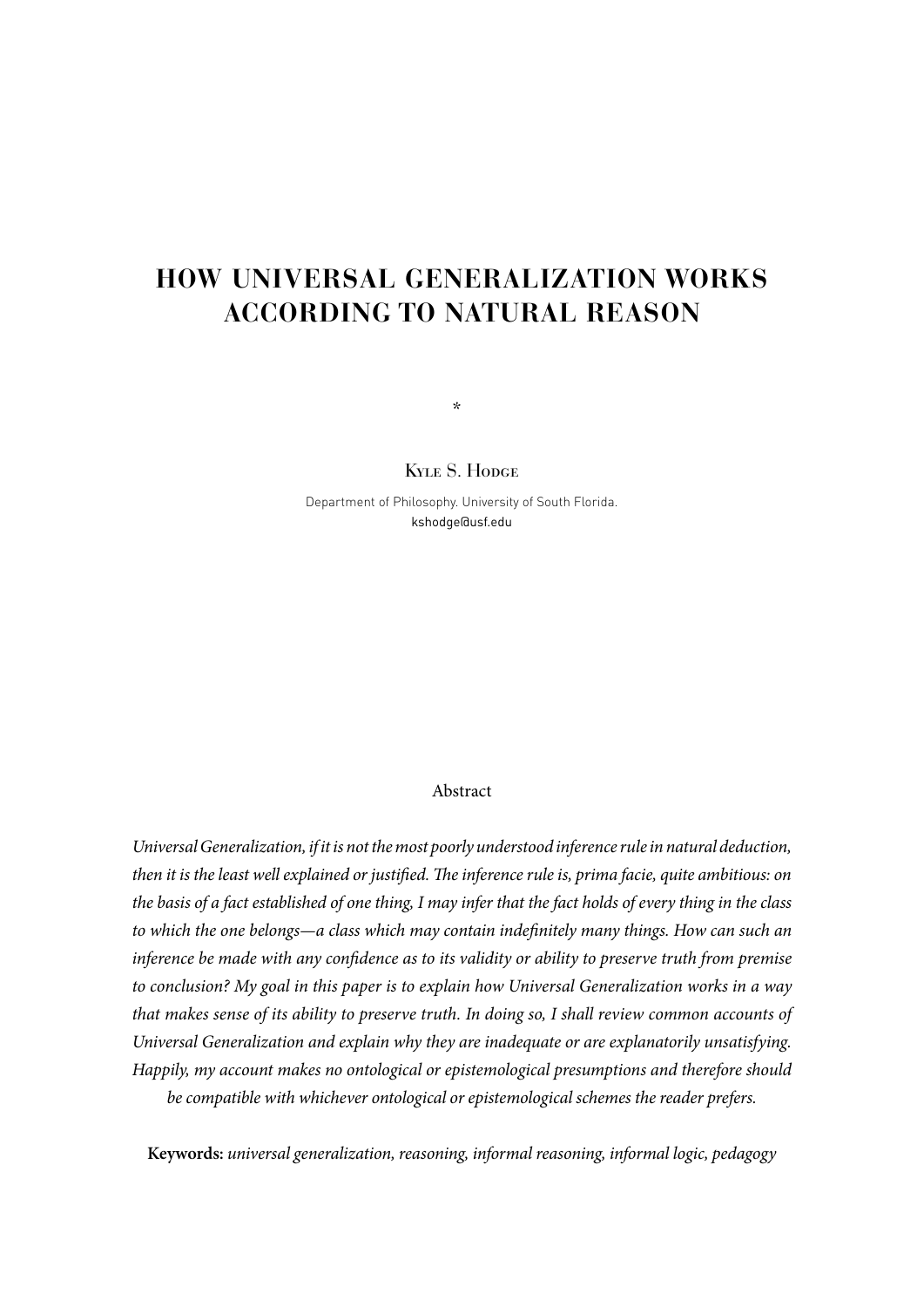#### **1. Introductory Remarks\***

Universal Generalization is a natural, deductive rule of inference in virtue of which a universal proposition may be validly inferred from a singular proposition which involves a generalized or arbitrary particular. Almost everything turns on what it means for the particular at issue to be "generalized" or "arbitrary." This is because, prima facie, it is a non sequitur to say that because something holds for one case in some class, it must thereby hold for all cases in that class. Common sense seems to dictate that a universal claim may only be validly inferred on the basis of either the conjunction of the proofs conducted on every particular of a class one by one, or else that it follows trivially from some definitions or stipulations which are themselves expressed as universal propositions. And yet, Universal Generalization appears to be a valid inference from a particular to a universal which does neither. How can this be?

The simple fact is that this inference rule is almost universally poorly understood. Even worse, it is almost always poorly and inadequately explained. Although philosophers working today can successfully employ Universal Generalization, their understanding of it seems to remain sufficiently inchoate as to make communication to others ineffectual. A successful and pedagogically useful account of Universal Generalization will be one in which the connection between a singular proposition involving a generalized particular and the corresponding universal proposition is rendered clear and explicit in a finite number of evident parts or steps. Indeed, every canonical rule of natural reasoning ought to be understood in this manner. My intention is to provide an informal remedy to this issue and to make Universal Generalization better and more widely understood by providing a novel and adequate account and justification of it. Moreover, I shall do so in a way which fills the explanatory gaps in extant accounts, and also in a way which does not have epistemological or ontological costs.

#### **2. Extant Accounts**

It is unfortunate that it is difficult to find a compelling answer to a question that one ought to expect from undergraduate logic students:<sup>1</sup> how exactly does Universal Generalization work? The extant accounts of Universal Generalization which aim to render the rule intuitive to students of logic are all correct, but they do not do the explanatory work that they should do and which they purport to do. Each account mentioned here is made complete by the solution I shall offer in section 3.

<sup>\*</sup> I want to acknowledge my good friend Jack Short for the stimulating conversation we had which lead to the crucial insights in section 3.3.

<sup>1</sup> Cf. Kit Fine's recollection of the genesis of his book-long effort at explaining Universal Generalization in terms of real arbitrary objects (1985b, p. vii).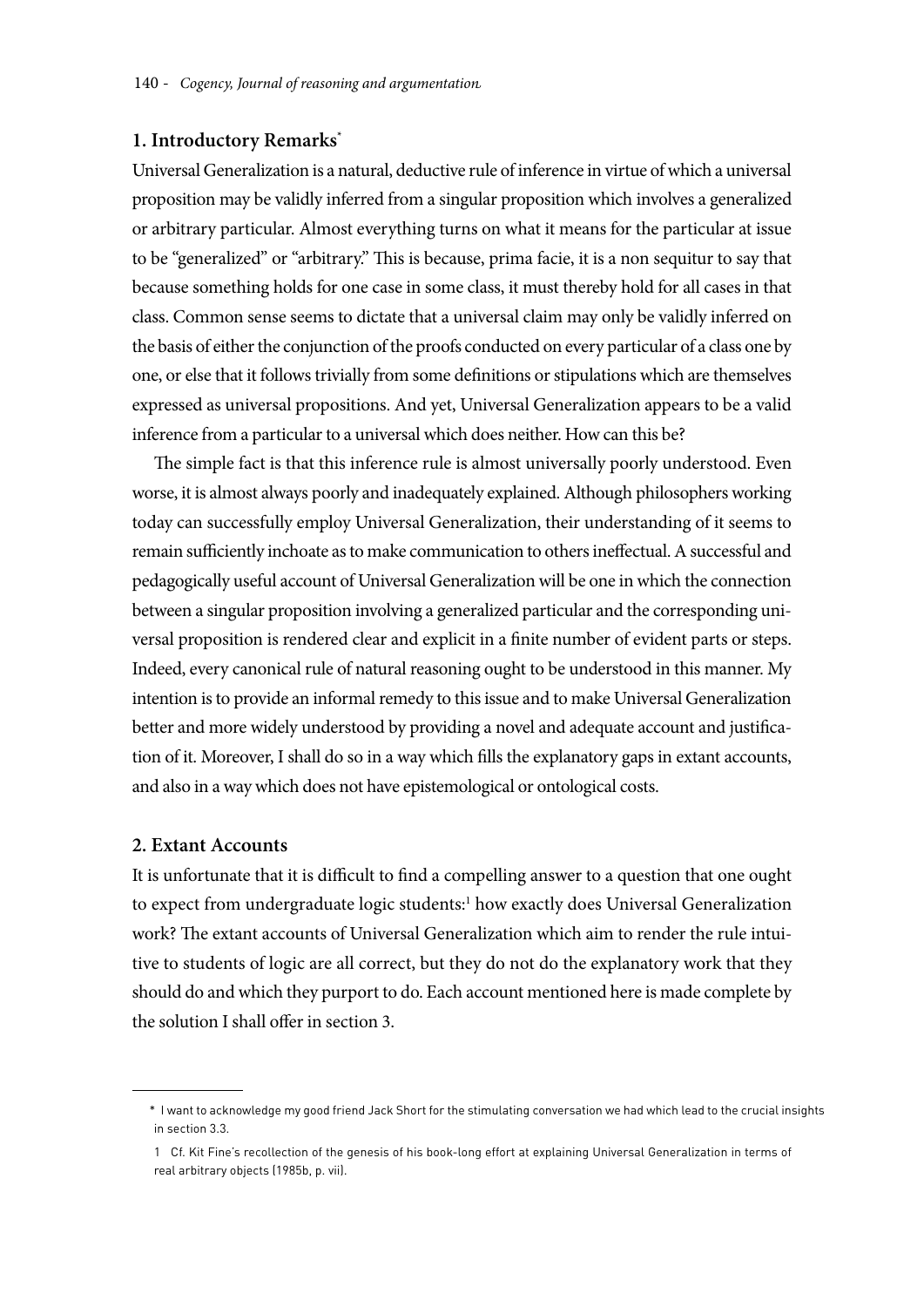# *2.1—"It Could Have Been Any x" and the Appeal to Arbitrariety*

Perhaps the most common way of explaining why Universal Generalization is valid is because it is evident that the inference from "any *x*" to "every *x*" is valid (since they are logically equivalent). If *any* particular *x* in class *S* has property *F,* then *every* particular in *S*  has *F.* For example, if *any* marble you pick from the jar will be red, then *every* marble in the jar is red. It is easy to see why we may infer that every particular in *S* has *F* when any (i.e. each) particular in *S* has *F.* Thus, one reasons as follows:

- 1. If it could have been any particular *x* in *S* which was proven to have *F,* then every particular in *S* must have *F*. (by logical equivalence of "any" and "every")
- 2. But it could have been any particular *x* in *S* which was proven to have *F.*  (intuitive)
- 3. Therefore every particular in *S* must have *F*.

This explanation is lacking for want of a way to clearly demonstrate (2). Suppose we try and convince our students that an instance of (2) is true—that any particular triangle may be proven to have internal angles equal to two right angles. We proceed to work the proof on several examples which were seemingly chosen at random. We might even tell the more incredulous of the students: "draw as many triangles as you like, no matter how bizarre they are, and I shall conduct the proof on all of them."<sup>2</sup> While this dialectical strategy indicates that the unique properties of particular triangles are not important to the proof, this suffices only to communicate the inchoate idea underlying Universal Generalization to another person. This is especially so since this sort of seemingly random selection does not necessarily establish the universality of anything, and may even mislead us to prematurely generalize our results.<sup>3</sup> Now, the students will likely surmise that they will not be able to find a counterexample to the conclusion that every triangle has internal angles equal to two right angles—but how you *deduced* that conclusion from a few particular cases remains quite inchoate at best. By failing to explain why the inference from one or many particulars to *any* or *every* particular is valid, this approach does little to clarify the procedure of the inference. Thus, an adequate understanding of Universal Generalization cannot be gained by the appeal to "it could have been any *x*."

<sup>2</sup> Cf. E. M. Barth (1974, pp. 52–57); you are to imagine yourself simultaneously facing "every possible opponent" armed with a potential counterexample to the proposition as you are conducting the proof (p. 56).

<sup>3</sup> For some examples, see: Baez (2018) and Guy (1988).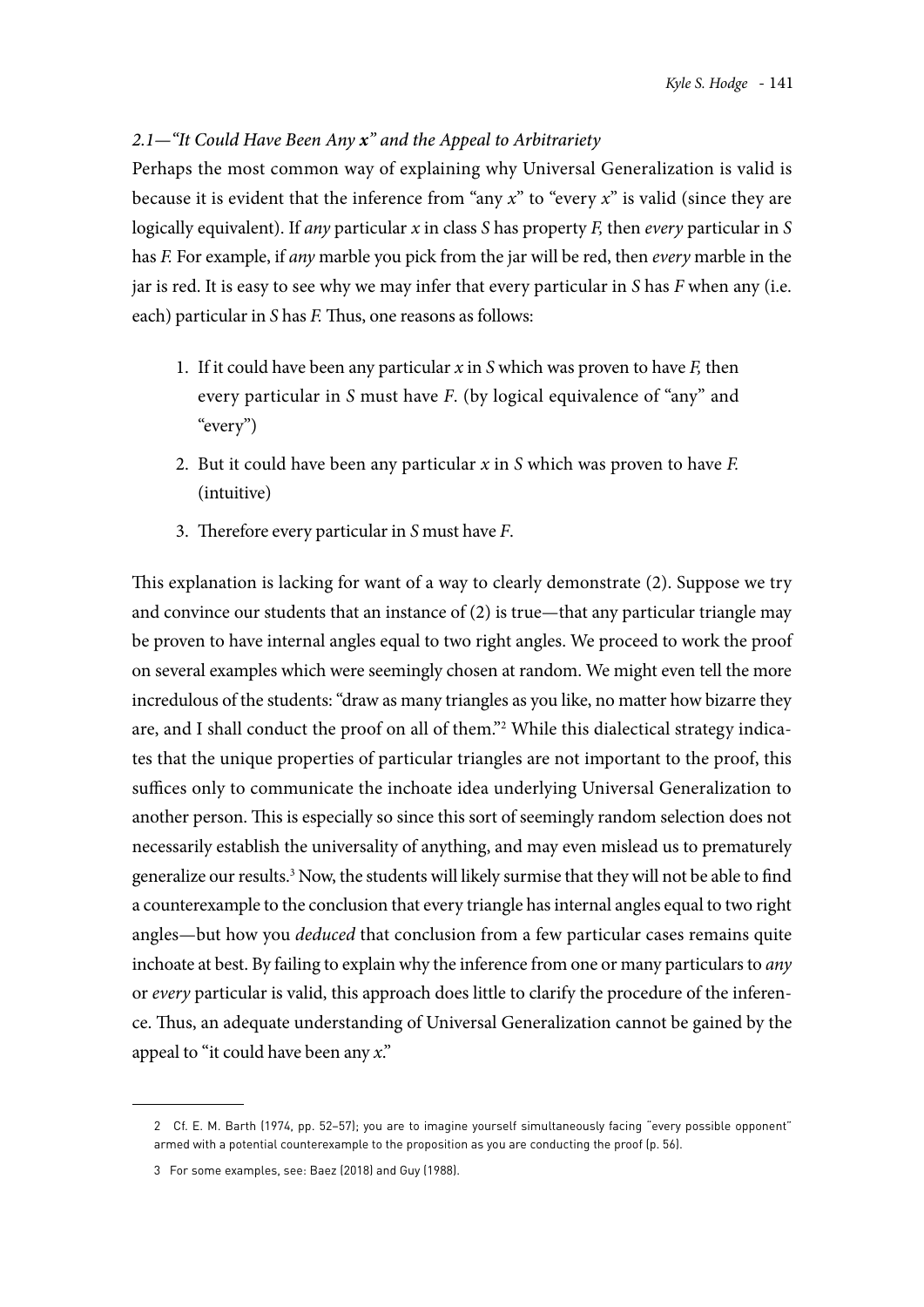A closely related attempt at explanation is the appeal to arbitrariety (also "arbitrary selection" or "selection of an arbitrary particular," etc.). This approach is common in logic textbooks when it comes time to explain Universal Generalization independently of formal rules.4 There are usually two ways in which a particular is said to be arbitrary:

- 1. it was selected at random or with no care as to which particular of the class it is
- 2. its properties are general and indefinite (whether in fact or in representation)

Each way has its own problems. The issue with (1) is that it is just the warmed over version of the "could have been any" or "could have picked any" approach discussed above. The issue with  $(2)$  is that, despite the epistemological and ontological questions it can raise,<sup>5</sup> it explains Universal Generalization no better than (1) does. Suppose that I have just now concluded Euclid's proof at *Elements* Book 1, Proposition 32 on an "arbitrary particular triangle" (however you like to conceive of it). Insofar as its properties are general and indefinite, the arbitrary particular triangle either has or represents all and only those properties that every triangle has. As such, the appeal to arbitrariety is simply an appeal to the properties common to all triangles. Yet, trivially, all non-arbitrary particular triangles also have these properties. So the appeal to the arbitrariety of an arbitrary particular triangle is superfluous; as far as the validity of the proof is concerned, whether the particular is "arbitrary" does not matter. Thus, the appeal to arbitrariety does not explain, or even help to explain, the validity of Universal Generalization.

# *2.2. Repeatability*

Carlo Cellucci argues for an account of Universal Generalization as being explicable in terms of the *repeatability of a proof sequence*.<sup>6</sup> A repeatable proof sequence is a proof sequence that produces the same conclusion no matter which particular of the class the proof sequence is applied to. On Cellucci's view, proof sequences are repeatable in virtue of their schematicity: "they are argument-schemata that, given any object in the domain, will yield a proof which is specific to that object."7 As such, Cellucci concludes that "in the universal generalization problem, what is primary is the repeatability of the proof rather than the generalizability of the result. The latter is simply a corollary of repeatability."8

8 Ibid., p. 13.

<sup>4</sup> For example, Theodore Sider in *Logic for Philosophy* (2010, pp. 99, 102) and Irving Copi in *Symbolic Logic* (1979, p. 72); cf. also the remarks in Cellucci (2009, pp. 4, 8–11).

<sup>5</sup> I am here putting aside the myriad issues with this approach which are sufficient to hinder an easy explanation. See Cellucci (2009, p. 9) for an example.

<sup>6</sup> Ibid., pp. 13–15.

<sup>7</sup> Ibid., p. 11.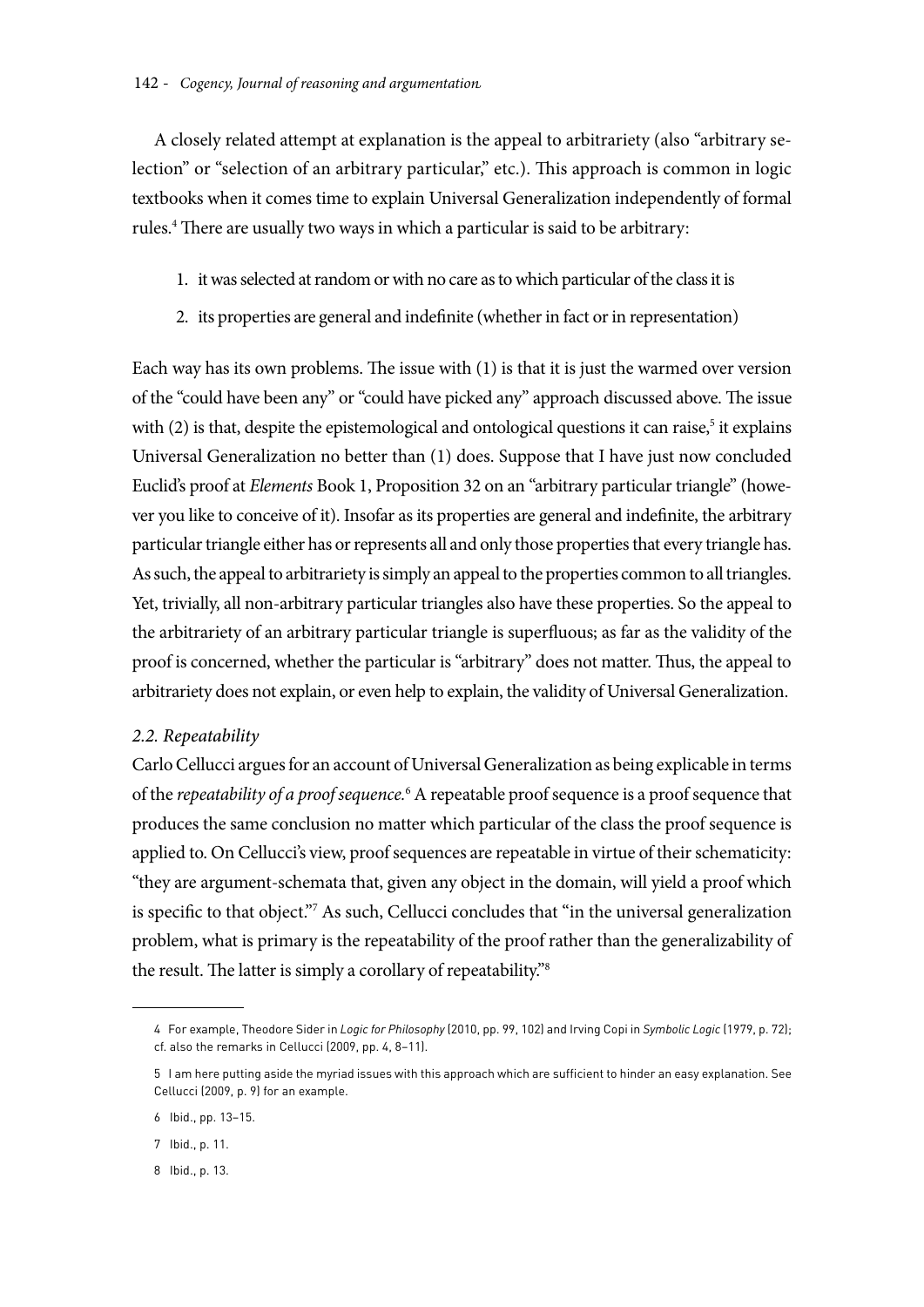By inferring universality from repeatability, rather than from generalizability, Cellucci simply relocates the site at which the explanation of Universal Generalization must occur. Originally, the question was how we establish that the conclusion of a given particular proof is generalizable; now, the question is how we establish that a given proof sequence is repeatable with respect to a given class of particular objects. The answer to the latter question is forthcoming: universal propositions form the schematic character of a proof (i.e. they *are* the argument schemata), and they are derived either from other universal propositions or from definitions. The consequence of this, however, is that there simply is no Universal Generalization. Cellucci promises an explanation of that inference rule, but instead he eliminates it. This is because particulars, which were originally the site of generalization, play no role in the deduction of universal propositions.

As such, we are still left with no explanation of Universal Generalization.

# **3. How Universal Generalization Works**

The procedure of universalizing a particular via generalization occurs in three stages:

- 1. Identification of a particular.
- 2. Generalization of the particular.
- 3. Universalization on the basis of the generalized particular.

Let us consider each in turn.

# *3.1. Identifying a Particular*

The identification of a particular is the simplest step and usually consists in merely asserting such things as "let *n* be an integer" or "let *ABC* be a triangle," or by indicating the same by writing the letter '*n*' or by drawing a triangle whose vertices are labeled 'A,' 'B,' and 'C' respectively. One may also ostend a particular or give a sufficient description of one.

There may be other ways of identifying particulars, e.g. direct experience, modal quantification, etc., but this seems to me to be the most common sort of case; I leave it to the reader to consider others.

# *3.2. Generalizing a Particular*

In a particular demonstration that some particular  $c$  in some definite class<sup>9</sup> *S* has some property *F, c* is a generalized particular on the condition that *every property by virtue of which the particulars in* S *could possibly differ is omitted from the premises of the demonstration*. 10

<sup>9</sup> A definite class is a class which is defined by a finite set of necessary and sufficient conditions.

<sup>10</sup> I was influenced on this matter by George Berkeley's account of Universal Generalization in his *A Treatise Concerning*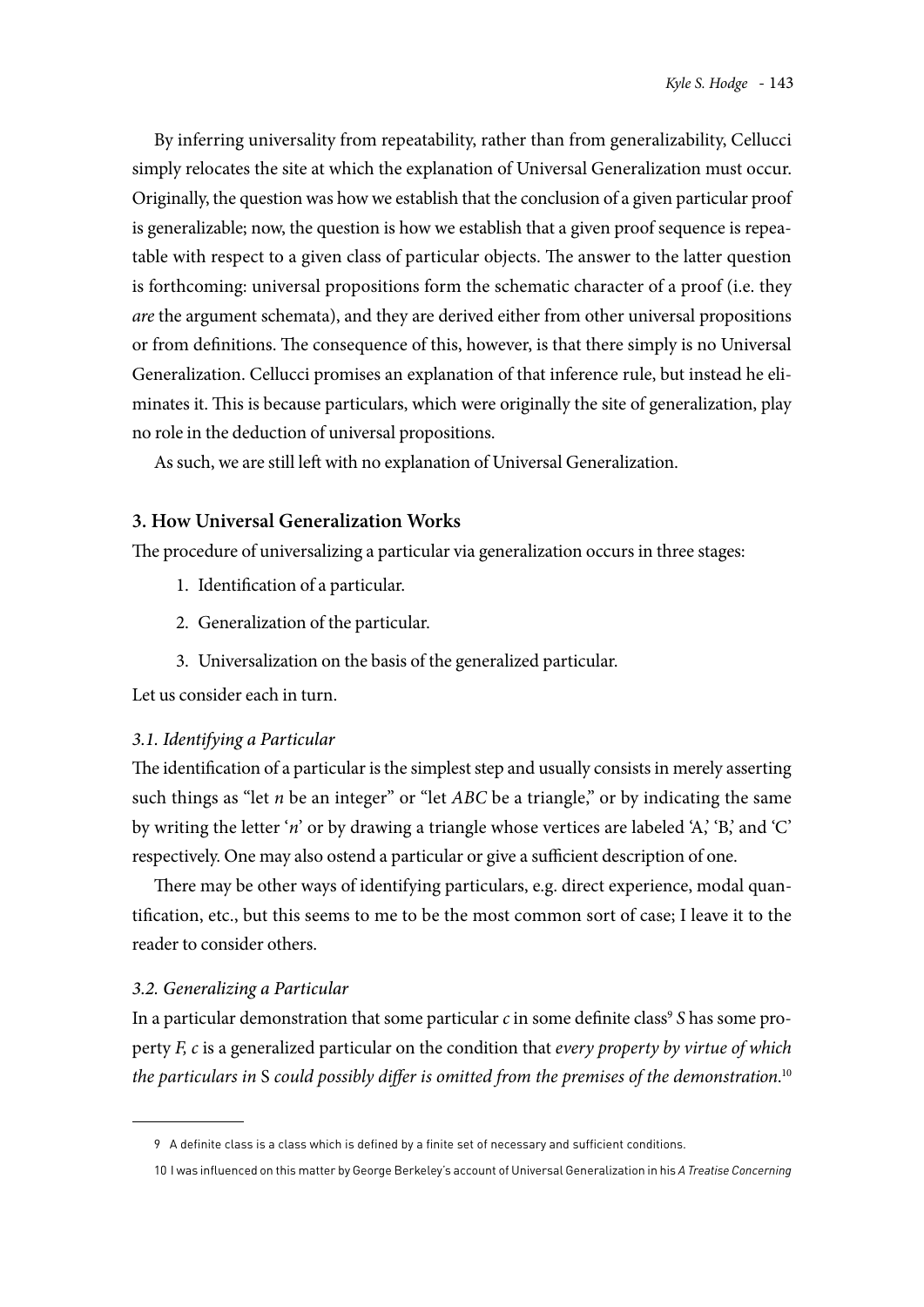The particular is said to be *generalized* inasmuch as every property of *c* involved in the demonstration is common to all particulars in *S*.

I note that the conclusion of this demonstration on the particular—the singular proposition that *c* in *S* has *F*—is itself the premise from which the universal proposition will be validly inferred on the basis of the fact that *c* is a generalized particular.

#### *3.3. Universalizing a Generalized Particular: Validly Inferring a Universal Proposition*

Once we have demonstrated of *c* that it has *F* in the manner described above, *c* is such that it cannot differ from any other particular in *S* with respect to the properties involved in the demonstration because all differentiating properties were omitted. Thus, it follows that it cannot differ from any other particular in *S* with respect to *F,* for *F* was itself proven of *c* on the basis of properties with respect to which the particulars in *S* cannot differ. So, since *c* cannot differ with respect to *F* from any other particular in *S,* it follows that *every* particular in *S* must have *F*, for if one thing cannot differ from anything else in the same class with respect to a certain property, it follows that they must all have that property. So we have validly inferred a universal proposition from a singular proposition involving a particular.<sup>11</sup>

This is the rule of inference we call Universal Generalization.

#### **4. Euclid's Demonstration as Exemplary of Universal Generalization**

It will be instructive to see the procedure that I have laid out above exhibited in an example. For this purpose, we look quite naturally to Euclid. When Euclid constructs his demonstration of Proposition 32 in Book 1 of the *Elements,* he follows the procedure I have set out.

First, he identifies a particular triangle, *ABC,* by stipulation.

Second, he generalizes *ABC* by omitting from the premises of the particular demonstration anything concerning the lengths or proportions of the sides or the measures or proportions of the angles. Since these are the only possible ways in which triangles may differ from one another, *ABC,* as it appears in the premises and conclusion of the particular demonstration, is fully generalized.

*the Principles of Human Knowledge,* Intr. section 16. I extend this Berkeleyan insight by identifying what must be omitted from the premises of a particular demonstration in order to generalize a particular. This addition is vital to clearly articulating, and so explaining, how Universal Generalization works.

<sup>11</sup> This may be considered from another point of view. For any universal proposition  $\varphi$  which states that all particulars in some class *S* have some property *F,* a counterexample consists in showing that there is a *reason* in virtue of which some particular *c* in *S* does not have *F*. This reason must be that there is some important *difference* between *c* and other particulars in *S*. Since the valid use of Universal Generalization cannot be subject to a counterexample, there must be something in the inference procedure which removes or precludes the sorts of differences that would figure in true counterexamples. So the relevant notion is that *F* is universal relative to *S* on the condition that every particular in *S* cannot differ with respect to *F*. From which comes the procedural method of *omitting* from the premises of the particular demonstration all properties by virtue of which the particulars in *S* could differ from one another. Thus, the impossibility of a counterexample coincides with the procedure of generalizing a particular. Hence, the omission procedure grounds and explains the validity of the inference.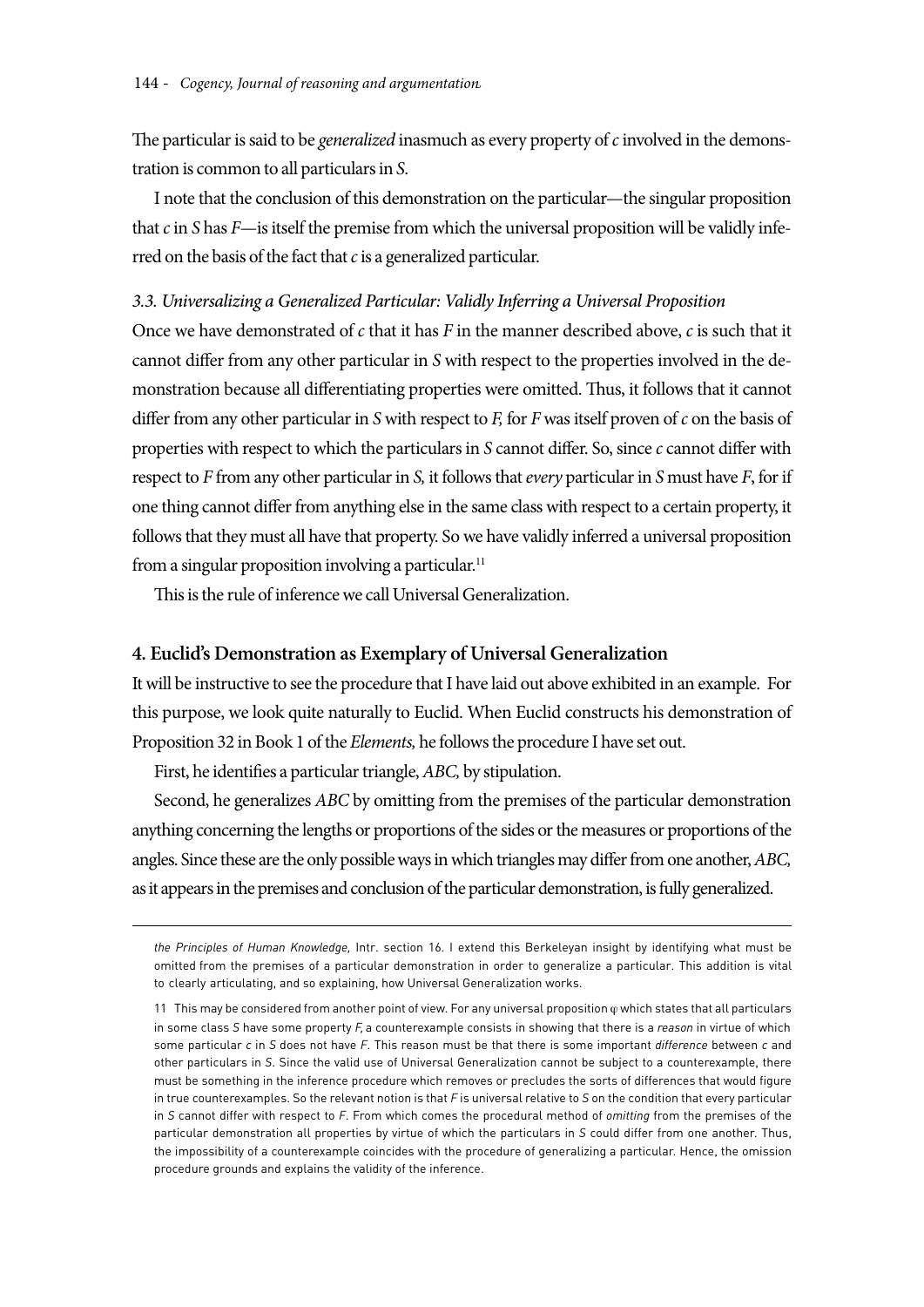Since Euclid proves of the generalized particular triangle *ABC* that the sum of its internal angles are equal to the sum of two right angles, he may validly conclude the universal proposition that this fact holds of all triangles. This conclusion is inferred validly because, since all differentiating properties were omitted, *ABC* must have its properties in common with every triangle. In other words, *ABC* cannot differ from any other triangle with respect to any property involved in the demonstration. So *ABC* cannot differ from any other triangle with respect to the sum of its internal angles, for that was the conclusion of the particular demonstration. Thus, because *ABC* cannot differ from any other triangle with respect to the sum of its internal angles, the sum of the internal angles of *every* triangle must be equal to two right angles.

#### **5. Comments on the Foregoing Account**

#### *5.1. Filling the Explanatory Gaps in Extant Accounts*

My account is able to explain why "it could have been any *x*," as well as why such proof sequences are repeatable.

In a particular demonstration that *c* in *S* has *F, c* may be replaced with *d* (or any other particular in *S*) because the omission procedure is such that any differences between *c* and *d* cannot figure in the particular demonstration. So, with respect to the particular demonstration, *c* and *d* are the same. Thus, we may rightly say that it could have been *d,* or *e,* or any other particular in *S*.

Furthermore, my account shows why such demonstrations are repeatable. With respect to the particular demonstration, *c* and any other particular in *S* are the same. Since each particular in *S* is the same, the proof conducted on each particular may also be the same. Hence, the same proof sequence may be repeated across numerically distinct particulars because they are the same with respect to the proof.

#### *5.2. Metaphysical and Epistemological Consequences*

The account I have presented is free of the ontological and epistemological consequences that are typically associated with inferences by Universal Generalization. By means of the omission procedure, one avoids the question of whether there are, or whether we are able to cognize, abstract general ideas (á la Locke) on which we reason to deduce universal conclusions. We likewise avoid the question of whether there "really" exist, in addition to ordinary particulars, such things as arbitrary or indefinite particulars which scholars such as Kit Fine defend.<sup>12</sup>

<sup>12</sup> Fine says that "in addition to individual objects, there are arbitrary objects: in addition to individual numbers, arbitrary numbers; in addition to individual men, arbitrary men" (1983, p. 55) and that "our talk of arbitrary triangles or indefinite triangles is to be taken at its face value as evincing reference to arbitrary objects" (1985a, p. 57); cf. the exposition in Macnamara (1988, p. 305) and Santambrogio (1988, pp. 630-631).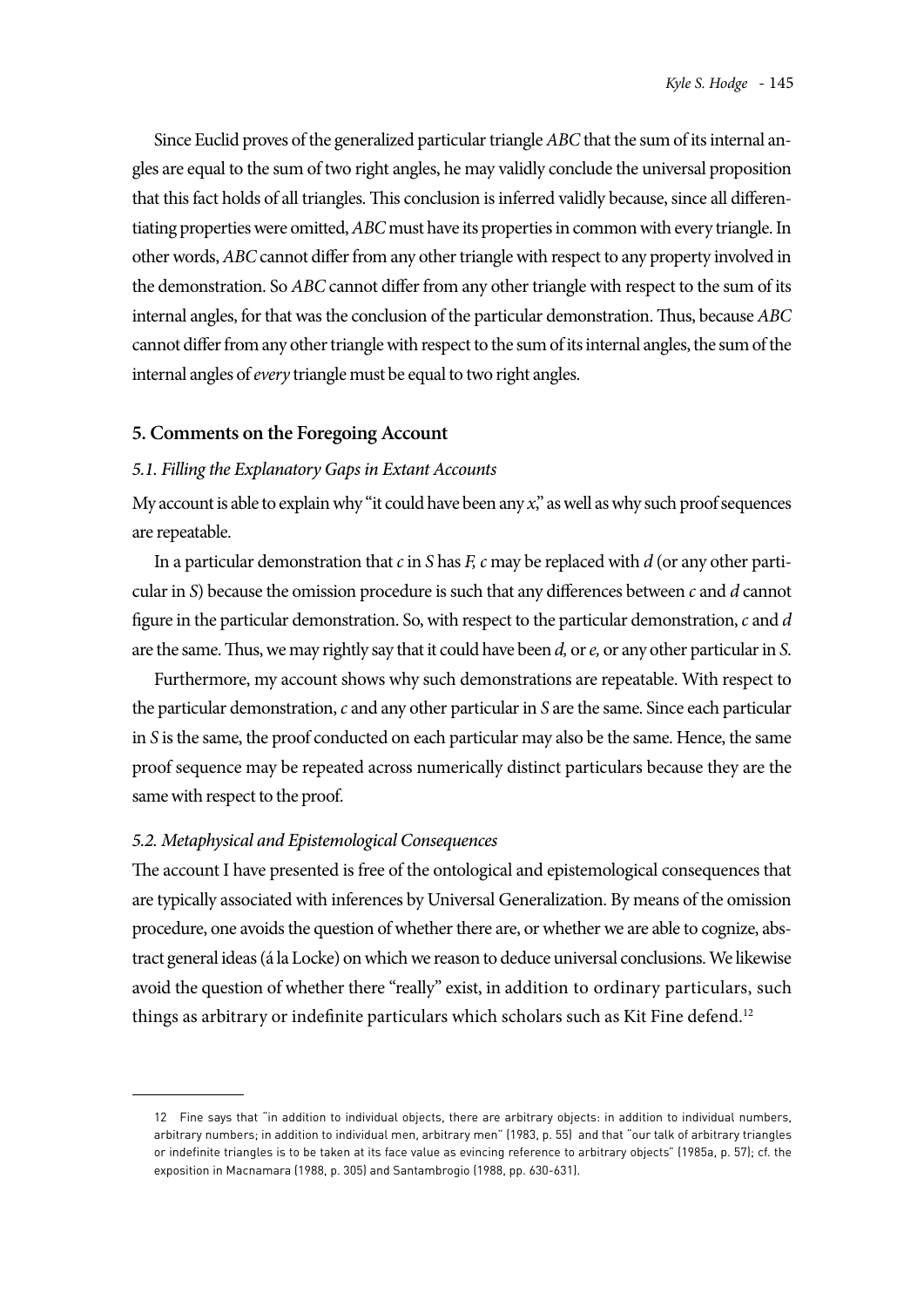This account requires only that we deal with ordinary particulars while omitting from our premises the ways in which they can differ from other particulars in the same class; that is all that makes a particular "generalized." It does not require, nor does it preclude, according the particulars any special epistemological or ontological status and it does not require or preclude any extraordinary cognitive powers on our part. Hence, it need not have any epistemological or ontological consequences.

## *5.3. Some Important Pedagogical Implications of the Account*

One of the consequences that I am most excited about is the way the account can make this notorious rule of inference clear and explicit to students of logic, mathematics, and critical reasoning. For example, a simple and sound explanation might be:

Let's leave out of the proof every way *ABC* can differ from other triangles. Then, we can agree that whatever is shown to be true of *ABC* in the proof must be true of all triangles because things that don't differ must be the same. So, when we do this and show that *ABC* has internal angles equal to two right angles, we get to infer that every triangle has internal angles equal to two right angles because it is the same as all the other triangles in this respect.

In addition to the inadequate explanations of Universal Generalization discussed in section 2, many students of logic rely, by rote, on the restrictions imposed on the use of the rule in the predicate calculus. My account helps us to see why those restrictions are as they are. The restriction that *Fa* must be deduced from premises outside of the particular subproof in which there are no occurrences of *a* in order for ∀*xFx* to be validly deduced from *Fa* is simply the formal correlate of the omission procedure. As such, an understanding of the inference rule and the formalism which models it can be made to coincide.

#### **6. Concluding Remarks**

I understand the significance and novelty of this account to consist in the clarity with which it communicates the procedure and validity of Universal Generalization. Extant explanations fail at two specific places. The first is explaining the generalization of a particular or what makes for a generalized particular. The second is explaining the inferential connection between a singular proposition involving a generalized particular and the universal proposition which is inferred on its basis.

Although my account need not have any implications for formal languages employing Universal Generalization, it does have implications for logic or reasoning in the broader sense of thinking or reasoning well. This is because it helps make clear to natural reason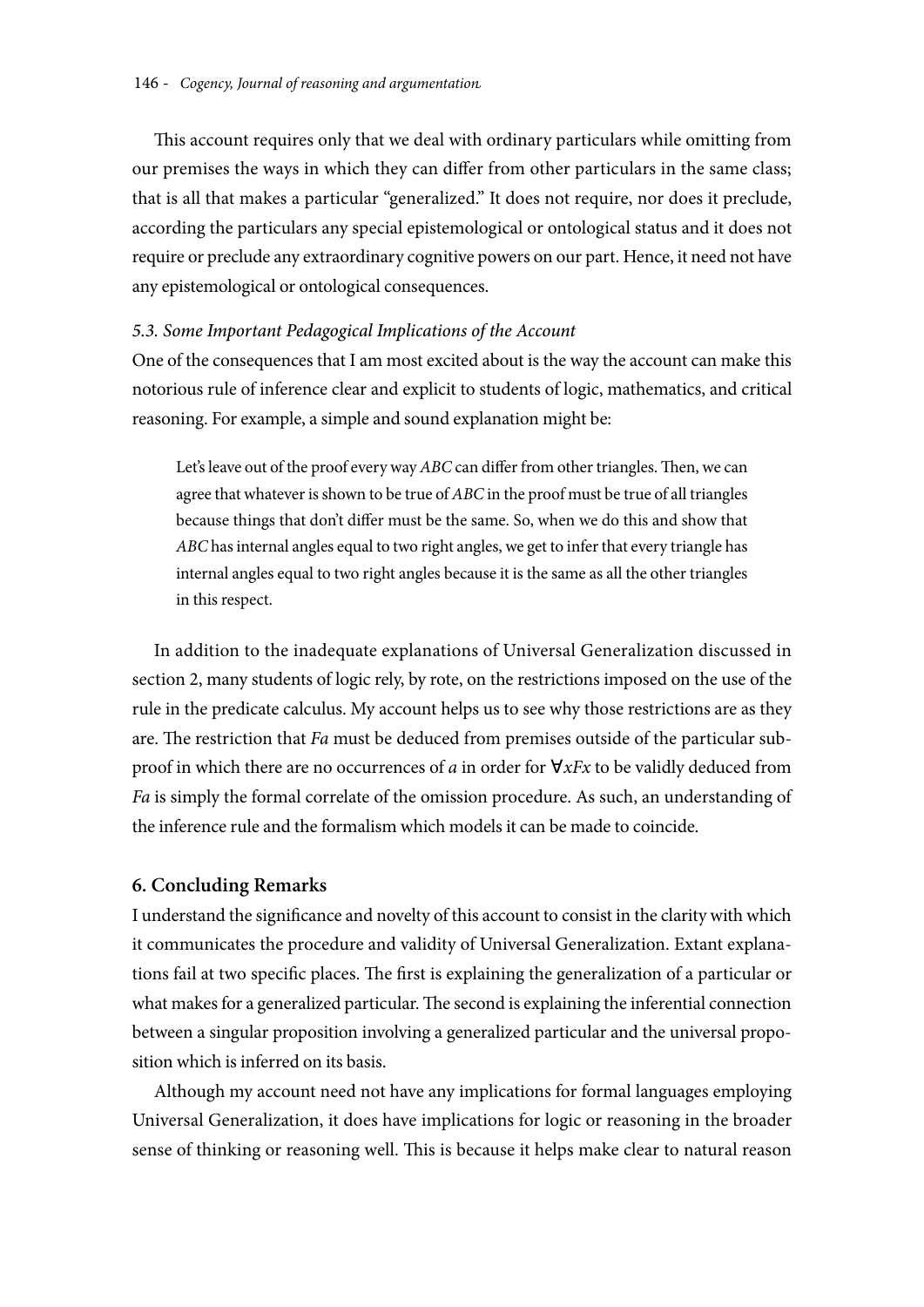the manner in which this inference procedure works. When the conditions for successfully applying the inference procedure are clear and evident, it is easier to correctly employ the procedure, detect errors in the attempted use of the procedure by others, and to imaginatively extend it into domains in which others have not recognized its applicability. That is what we should wish for concerning every sort of inference for the sake of extending our stock of knowledge.